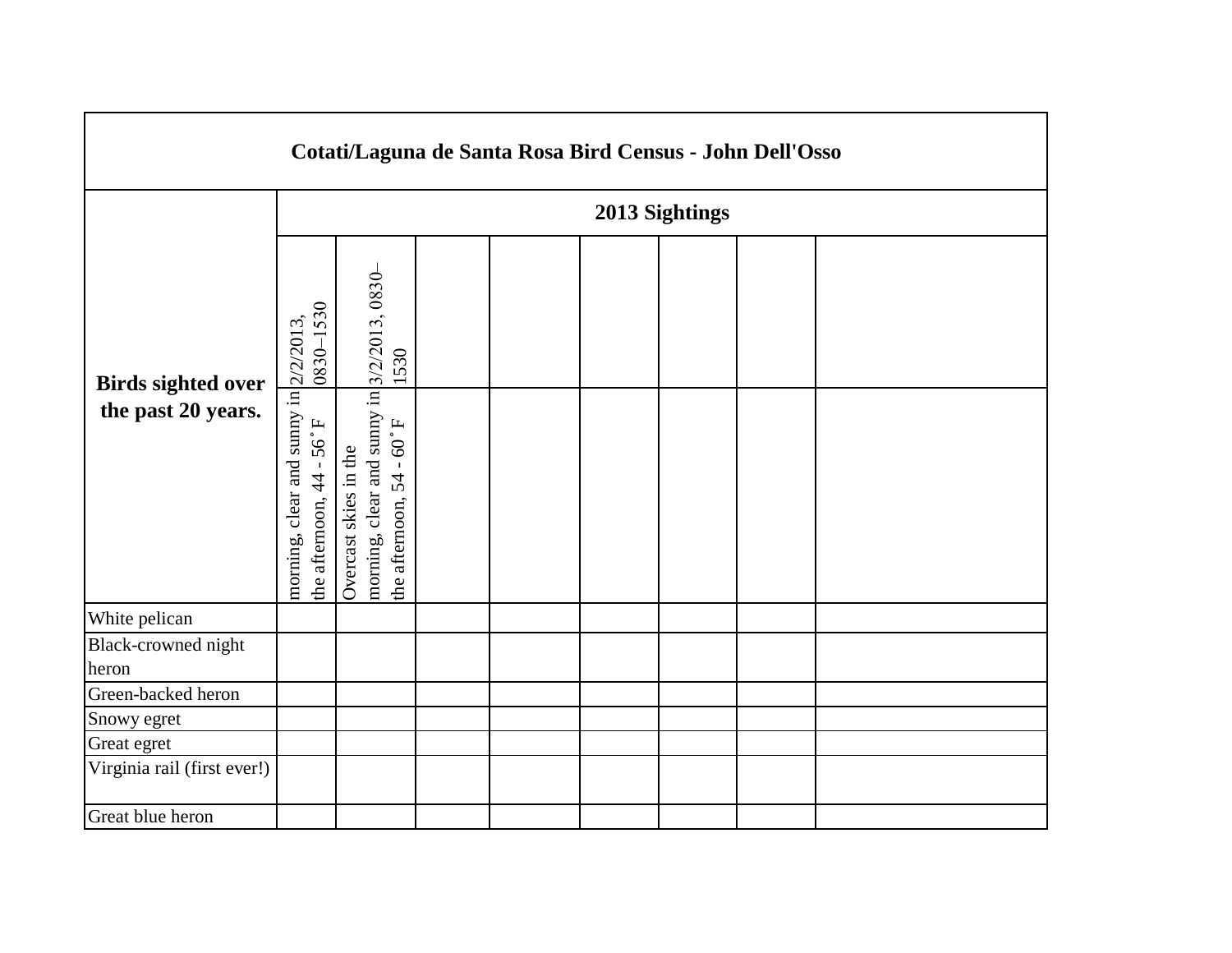| Mallard                       | $\overline{2}$ | 4              |  |  |  |
|-------------------------------|----------------|----------------|--|--|--|
| Canvasback                    |                |                |  |  |  |
| Canada goose                  |                |                |  |  |  |
| Common merganser              |                |                |  |  |  |
|                               |                |                |  |  |  |
| Killdeer                      |                |                |  |  |  |
| Long-billed curlew            |                |                |  |  |  |
| Common snipe                  |                |                |  |  |  |
| Western gull                  |                |                |  |  |  |
| Ring-billed gull              | 3              | $\overline{c}$ |  |  |  |
| Turkey vulture                | $\overline{2}$ | $\overline{2}$ |  |  |  |
| Black-shouldered kite         |                |                |  |  |  |
|                               |                |                |  |  |  |
| Red-shouldered hawk           | 1              | $\overline{2}$ |  |  |  |
| Cooper's hawk                 |                |                |  |  |  |
| Sharp-shinned hawk            |                |                |  |  |  |
| Red-tailed hawk               |                |                |  |  |  |
| Osprey                        |                |                |  |  |  |
| American kestrel              |                |                |  |  |  |
| Merlin                        |                |                |  |  |  |
| California quail              |                |                |  |  |  |
| Ring-necked pheasant          |                |                |  |  |  |
|                               |                |                |  |  |  |
| Wild turkey                   |                |                |  |  |  |
| Rock dove (Pigeon)            |                |                |  |  |  |
| <b>Eurasian Collared Dove</b> | $\overline{2}$ | $\overline{2}$ |  |  |  |
| Mourning dove                 |                |                |  |  |  |
| Barn owl                      |                |                |  |  |  |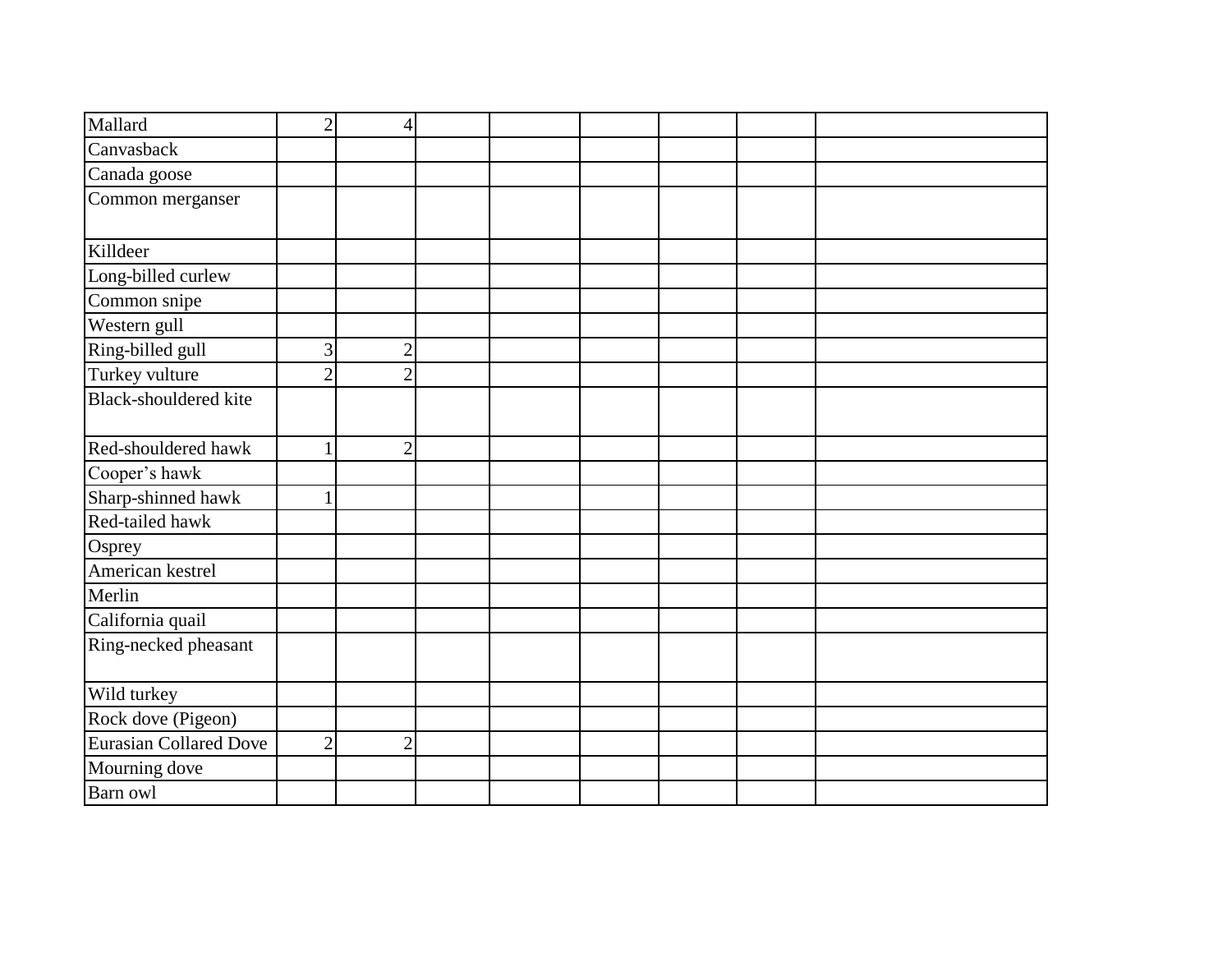| Anna's hummingbird       | 3              | 3              |  |  |  |
|--------------------------|----------------|----------------|--|--|--|
| Allen's hummingbird      |                |                |  |  |  |
|                          |                |                |  |  |  |
| <b>Belted kingfisher</b> |                |                |  |  |  |
| Northern flicker (red-   | $\overline{2}$ |                |  |  |  |
| shafted)                 |                |                |  |  |  |
| Red-breasted sapsucker   |                |                |  |  |  |
| Downy woodpecker         |                |                |  |  |  |
| Nuttall's woodpecker     |                |                |  |  |  |
| Western kingbird         | $\overline{2}$ |                |  |  |  |
| Say's phoebe             |                |                |  |  |  |
| <b>Black</b> phoebe      | 4              |                |  |  |  |
| Cliff swallow            |                |                |  |  |  |
| Violet-green swallow     |                |                |  |  |  |
| <b>Barn</b> swallow      |                |                |  |  |  |
| Western scrub jay        | $\overline{2}$ | $\overline{2}$ |  |  |  |
| American crow            | 33             | 22             |  |  |  |
| Raven                    |                |                |  |  |  |
| Oak titmouse             |                |                |  |  |  |
| Chestnut-backed          |                | $\overline{2}$ |  |  |  |
| chickadee                |                |                |  |  |  |
| <b>Bushtit</b>           | 14             | $6 \mid$       |  |  |  |
| Brown creeper            |                |                |  |  |  |
| Red-breasted nuthatch    | $\mathbf{1}$   |                |  |  |  |
| Marsh wren               |                |                |  |  |  |
| Ruby-crowned kinglet     | $\overline{2}$ |                |  |  |  |
| Western bluebird         | $\overline{2}$ |                |  |  |  |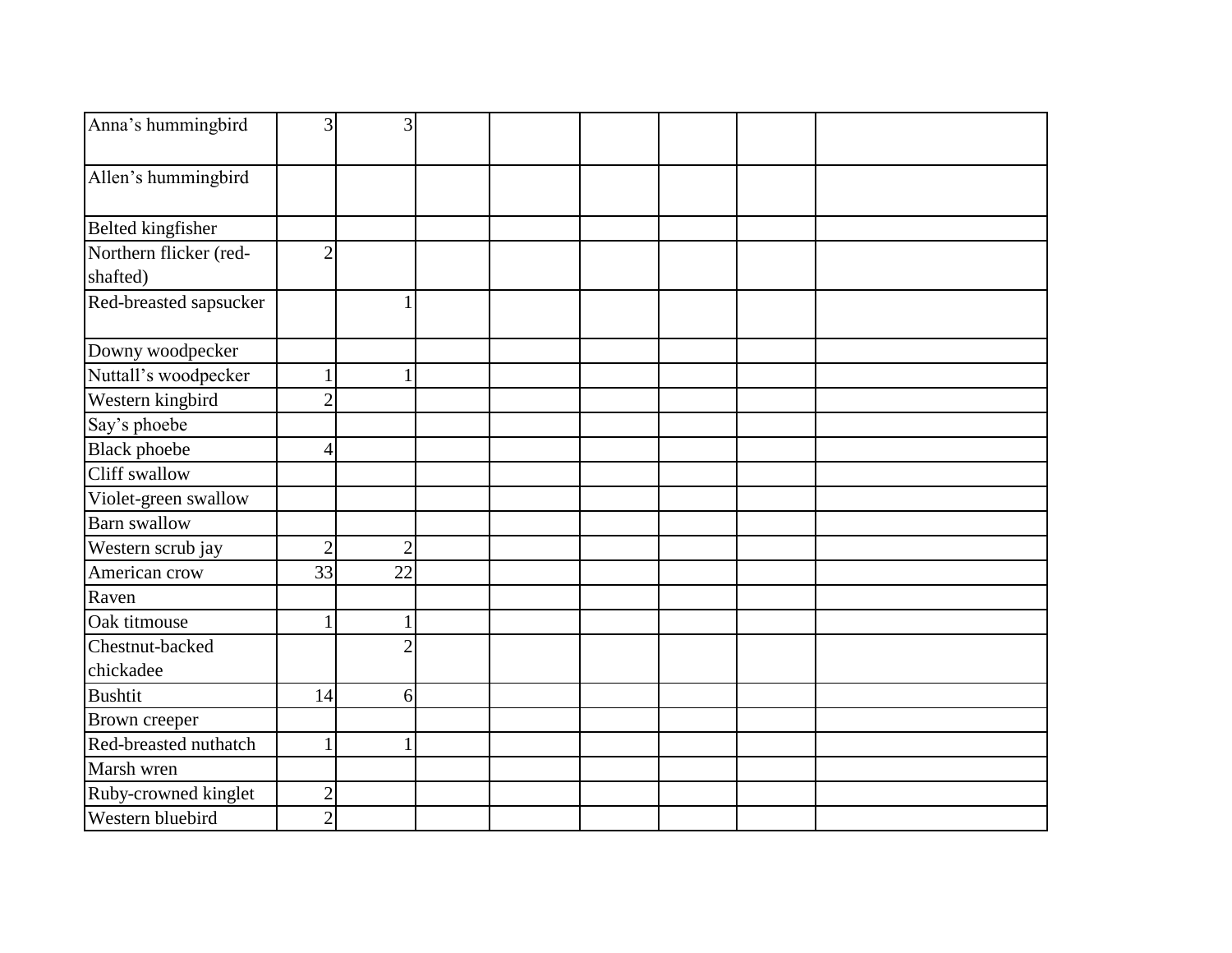| American robin            |                | 9              |  |  |  |
|---------------------------|----------------|----------------|--|--|--|
| Hermit thrush             | 21             |                |  |  |  |
| Northern shrike           |                |                |  |  |  |
| Mockingbird               | $\overline{2}$ |                |  |  |  |
| Water pipit               |                |                |  |  |  |
| Cedar waxwing             | 56             |                |  |  |  |
| European starling         | 4              | 4              |  |  |  |
| Yellow-rumped warbler     | $\overline{2}$ |                |  |  |  |
| (ssp. Audubon's)          |                |                |  |  |  |
|                           |                |                |  |  |  |
| Common yellowthroat       |                |                |  |  |  |
| California towhee         |                |                |  |  |  |
|                           | 6              | $\overline{4}$ |  |  |  |
| Song sparrow              | $\overline{7}$ | 3              |  |  |  |
| Dark-eyed junco           | 5              | 5              |  |  |  |
| White-crowned sparrow     | 8              | 8              |  |  |  |
| Golden-crowned<br>sparrow | 6              |                |  |  |  |
| Northern oriole           |                |                |  |  |  |
| (Bullock's)               |                |                |  |  |  |
| Hooded oriole             |                |                |  |  |  |
| Red-winged blackbird      |                |                |  |  |  |
| Brewer's blackbird        | 16             |                |  |  |  |
| House finch               | 12             | 14             |  |  |  |
| Lesser goldfinch          |                |                |  |  |  |
| American goldfinch        | 6              |                |  |  |  |
|                           |                |                |  |  |  |